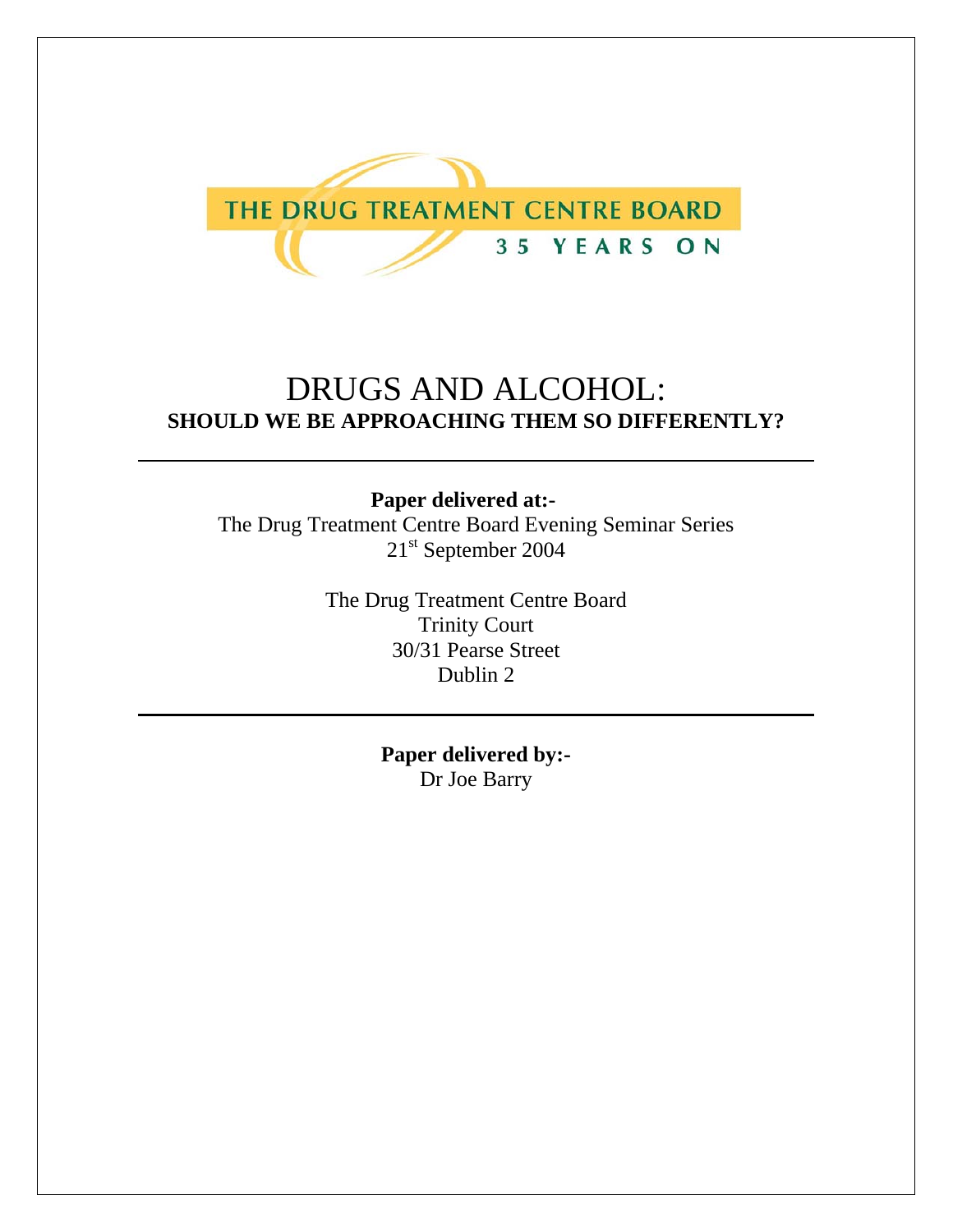## **DRUGS AND ALCOHOL: Should we be approaching them so differently?**

Since 1991 Governments in Ireland have actively pursued a pro-active policy in relation to minimising the harm caused to Irish people from illicit drug use. Some of the precipitants for this policy have been unfavourable international comparisons between Ireland and other countries. In particular the relatively high rate of drug related HIV in Ireland in the early 1990s was a major catalyst for change. In the 1990s the prevalence of opiate use in Dublin was at the higher end within Europe.

This policy of successive Governments has borne fruit. A capture re-capture study done in 2001 showed that the prevalence of opiate use in Dublin had fallen since 1996. The proportion of opiate users in treatment for opiate use through methadone maintenance is currently over 50%, high by international standards. The incidence of drug related HIV has dropped from the high levels of the late 1980s. Concerted Government action has been effective.

In contrast we have had a very fatalistic approach to alcohol and very little Government action. Nowhere was this fatalism more apparent than in the very first paragraph of the 1996 National Alcohol Policy – "Alcohol consumption is set to increase in the Irish population over the next number of years given; the current and projected economic growth; an anticipated increase in the number of people drinking more beer which is less sensitive to price increases; possibly greater access to alcohol through increased special exemptions for longer opening hours; a greater number of young people starting to drink at a younger age and a higher percentage of regular drinkers by the age 18 with a preference for beer; strong alcohol advertising campaigns in all media in terms of volume, exposure and extensive sponsorship promotions with highly visible sports". The weakness of this opening paragraph is further reflected throughout the document, with no concrete plans to do anything about alcohol related harm.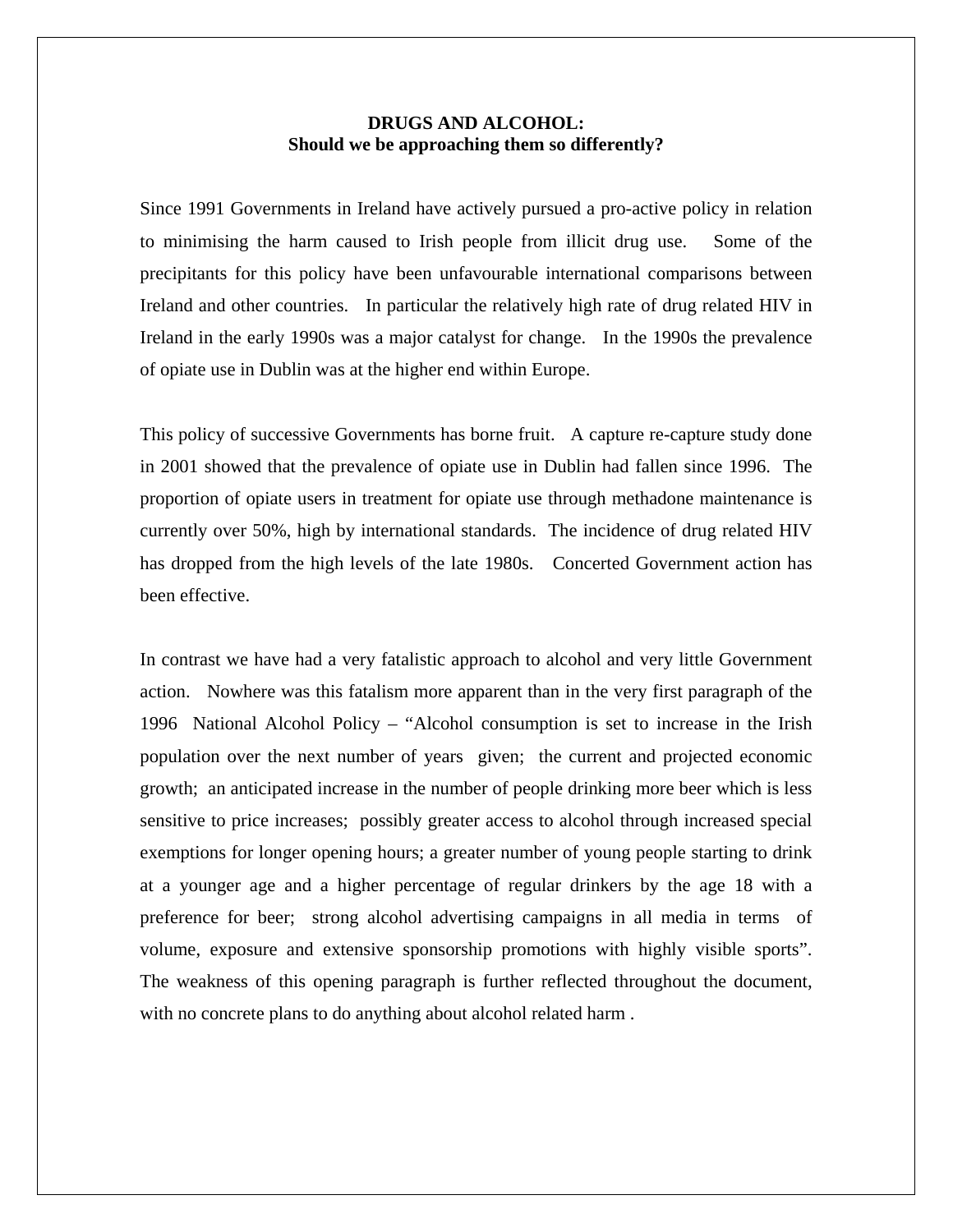Not surprisingly by the turn of the millennium the Irish population had gone in 11 years from being the  $2<sup>nd</sup>$  lowest consumers of alcohol in Europe to the  $2<sup>nd</sup>$  highest. The Minister for Health and Children set up a Strategic Task Force on Alcohol which reported in May 2002. Regrettably, the suppliers of the problematic substance – alcohol – were represented on the Strategic Task Force. The overall thrust of the Task Force was to reduce overall per capita consumption of alcohol. Not surprisingly the drinks industry group issued a minority report within the document, opposing measures that would be effective, such as increased excise duty and lower blood alcohol limits for driving. The Strategic Task Force documented a litany of evidence of the harm caused by alcohol. Twenty five percent of attendances at A & E linked to alcohol, 25% of male mental hospital admissions and 10% of female mental hospital admissions linked to alcohol, alcohol being an influencing factor in 1/3 of sexually active school going teenagers, an almost five fold increase in intoxication in public places amongst teenagers between 1996 and 2000, 30% of all fatal road traffic accidents linked to alcohol. Healthcare costs attributable to alcohol in 1999 were 280 million Euro and the economic cost of road traffic accidents was calculated at 315 million Euro. In addition,over one thousand million Euro was the cost put on loss of output due to alcohol related absences from work.

The 2002 Strategic Task Force report is a much more robust document than the 1996 Policy document. It made a list of recommendations,some of which have been progressed. One particular recommendation ,on raising excise duty, has been partly implemented. In December 2002 the excise duty on spirits was increased which resulted in a marked drop in overall comsumption, much to the chagrin of the suppliers.

 However, much work still needs to be done. For example, five of the top eight sponsorships in Ireland in 2002 were drink related. It is accepted by many commentators now that we do need to change our culture in relation to alcohol and the restrictions on promotions would certainly be an effective contribution to this goal. With the current review of the National Drugs Strategy and the impending publication of the  $2<sup>nd</sup>$  Report of the Strategic Task Force on Alcohol there is an opportunity to improve our country's